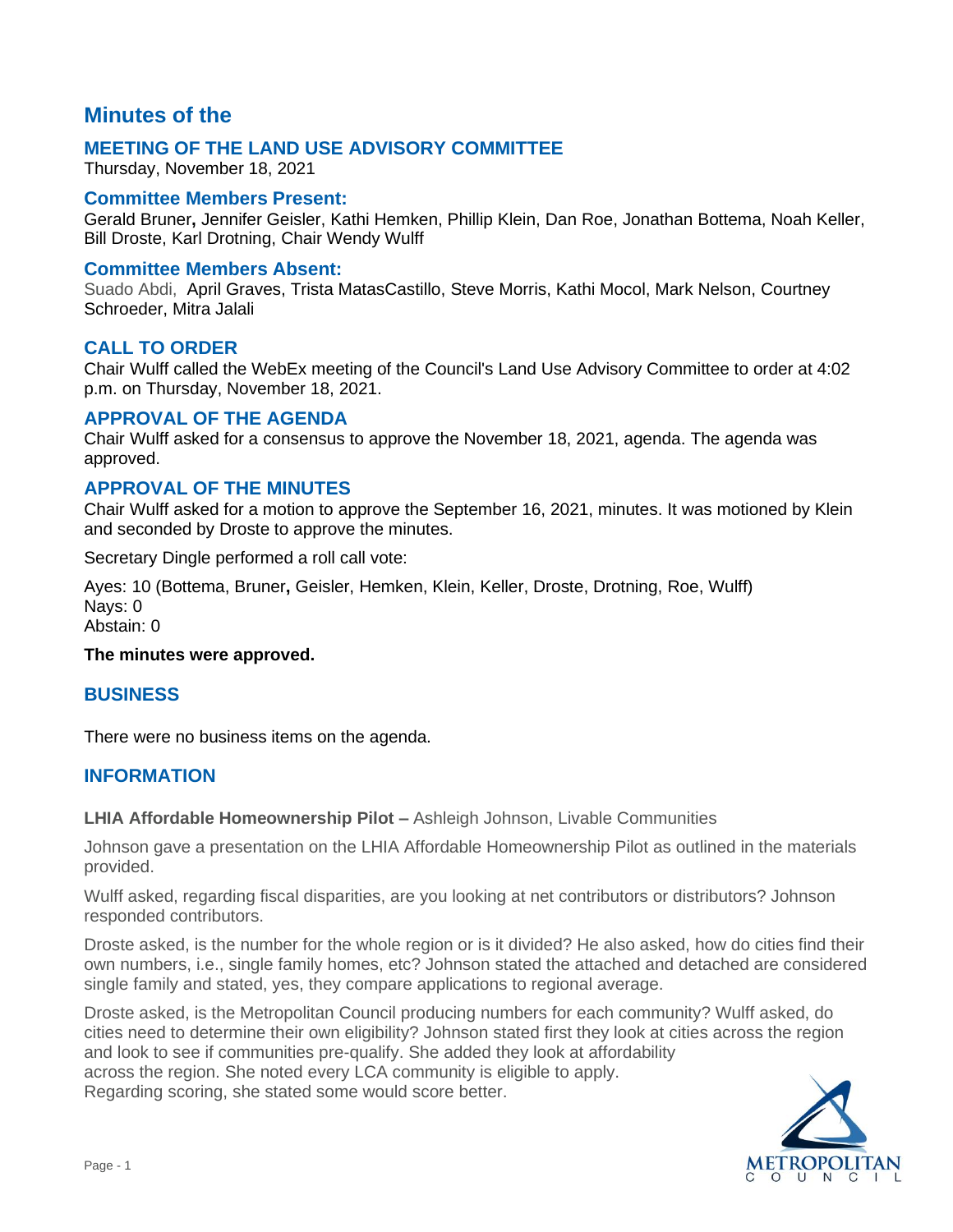Bottema asked, what specifically is being asked? For example, if the intent is to screen for projects for homeowners earning less than 80% AMI or will these scoring criteria help our towns decide. Johnson stated the AMI is straightforward, however, there is criteria that helps us focus on other things, i.e., racial disparity. Bottema stated if you're targeting racial equity, you don't need us; or, if you're targeting certain census tracks.

Roe stated this pilot program is trying to support projects not in Minneapolis/St. Paul – but to fund other areas in the region. Johnson affirmed.

Bruner stated he feels there's enough programs out there for low-income families and asked why do we need another? He added that he feels the cost of development is too high and asked, why not start out in used homes? Barajas stated that the Council does support a home ownership program with MN Housing which includes a variety of housing including existing housing stock. She noted we find most projects have been in Minneapolis/St. Paul and are looking to expand opportunities to others in the region.

Klein asked, have we considered jobs in those areas? He stated there are transportation issues associated with more rural areas and asked if this is taken into account? He also asked, what is the biggest dilemma being faced? Johnson stated they have discussed jobs/transportation and decided not to include them in the criteria because there are other programs (funding streams) that deal more with these issues. Therefore, she added, they don't want the lack of transportation to lower opportunities for low-income housing. Regarding dilemma – the biggest challenges seen is having a stream of funding that isn't owneress to smaller developments.

Roe asked, are we writing criteria to exclude Minneapolis/St. Paul? He noted that Roseville has seen homelessness exist in our suburban communities and also stated there are needs for affordable housing in the suburbs. Johnson stated they are not excluding Minneapolis/St. Paul but hoping to give other areas (cites) an even chance.

Wulff noted with the housing market the way it is, this is a horrible time to find affordable housing. Johnson said about one third of communities are ready and about one third are asking for help, leaving one third who said they don't need it. Regarding affordable and timing, some communities say they are nowhere near the affordability level. Regarding land trust models, she discussed when the market crashed, those folks were protected.

Johnson stated she values everyone's feedback and thanks Commission members.

Wulff cautioned that we cannot offer only to certain populations. Johnson noted that they are trying to affirmatively forward affordable housing according to HUD guidelines.

Droste noted it makes sense to build near large distribution center where jobs are abundant.

**Transit Oriented Development (TOD) Guide** – Mike Larson and Gabriela Olvera, Local Planning **Assistance** 

Larson gave a presentation on the TOD Guide and reviewed questions for LUAC listed in the presentation provided.

Question 1: Who in your community depends on transit, or whose quality of life or economic opportunity might be enhanced by transit or walkability?

Geisler stated she is challenged with development around the NorthStar and parking standards. Larson stated there are a lot of resources around TOD and parking standards. He noted in a lot of places, financing is the problem. Geisler added that it is affordable and senior housing that depends on transit.

Roe, stated in Roseville, people dependent on transit are employees and customers and noted that Rosedale and HarMar malls are in their TOD district. The big challenge for them is widely dispersed seniors.